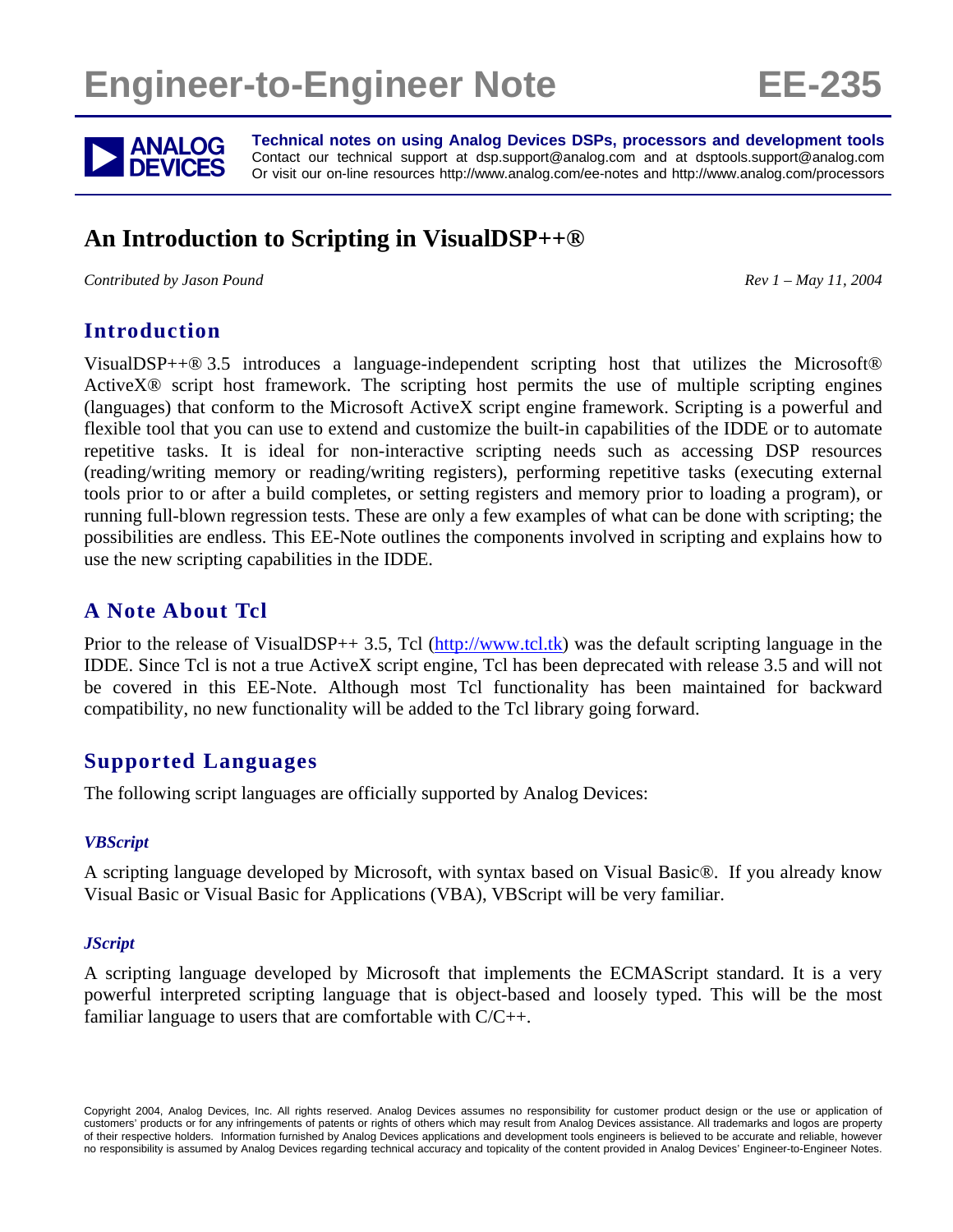

Although each scripting language has its own syntax, a ll the scripting languages access the sam e features in VisualDSP++. For example, calls to subroutines (methods with no return types) using VBScript do not use parentheses, even though JScript does.



!Although the IDDE permits the use of other scripting languages, Analog Devices Technical Support does not support them at this time.

The benefits of using the new ActiveX script engines include:

- More language choices
- Better language support and documentation
- Shorter learning curve for users who are already familiar with a language
- Much more powerful API (Automation)
- Better performance and flexibility

#### **VisualDSP++ Automation API**

VisualDSP++ includes a unified programming interface, called the VisualDSP++ Automation API, which provides all script languages with broad access to all of the capabilities of the IDDE in a languageindependent manner. Automation, formerly called OLE Automation, is a Microsoft COM-based technology that allows an application to use the services provided by another application (VisualDSP++). It makes the VisualDSP++ environment programmable by any application that understands Automation. Since script languages (VBScript or JScript) support the COM interface, they may be used to access to the Automation API.

When a language is selected as the current language in the Console tab of the IDDE's Output window, an instance of the VisualDSP++ application object is created. This object, called Idde**,** is used to easily access the VisualDSP++ Automation's methods and properties. The use of this object is shown later in this document. For detailed information about the Automation API, refer to the online Help, which can be found at <VisualDSP install>\help\VisualDSPAutomation.chm.

#### **Detecting Installed Languages**

By default, under Windows 2000 or later, everything you need for scripting is already installed on the operating system. However, under Windows 98 and Windows NT, if VisualDSP++ does not automatically detect any languages, you may have to download Microsoft Windows Script 5.6 or upgrade to the latest version of Internet Explorer, which installs the VBScript and JScript libraries necessary to use the scripting capabilities. For further information, visit the following Microsoft site:

<http://www.microsoft.com/scripting>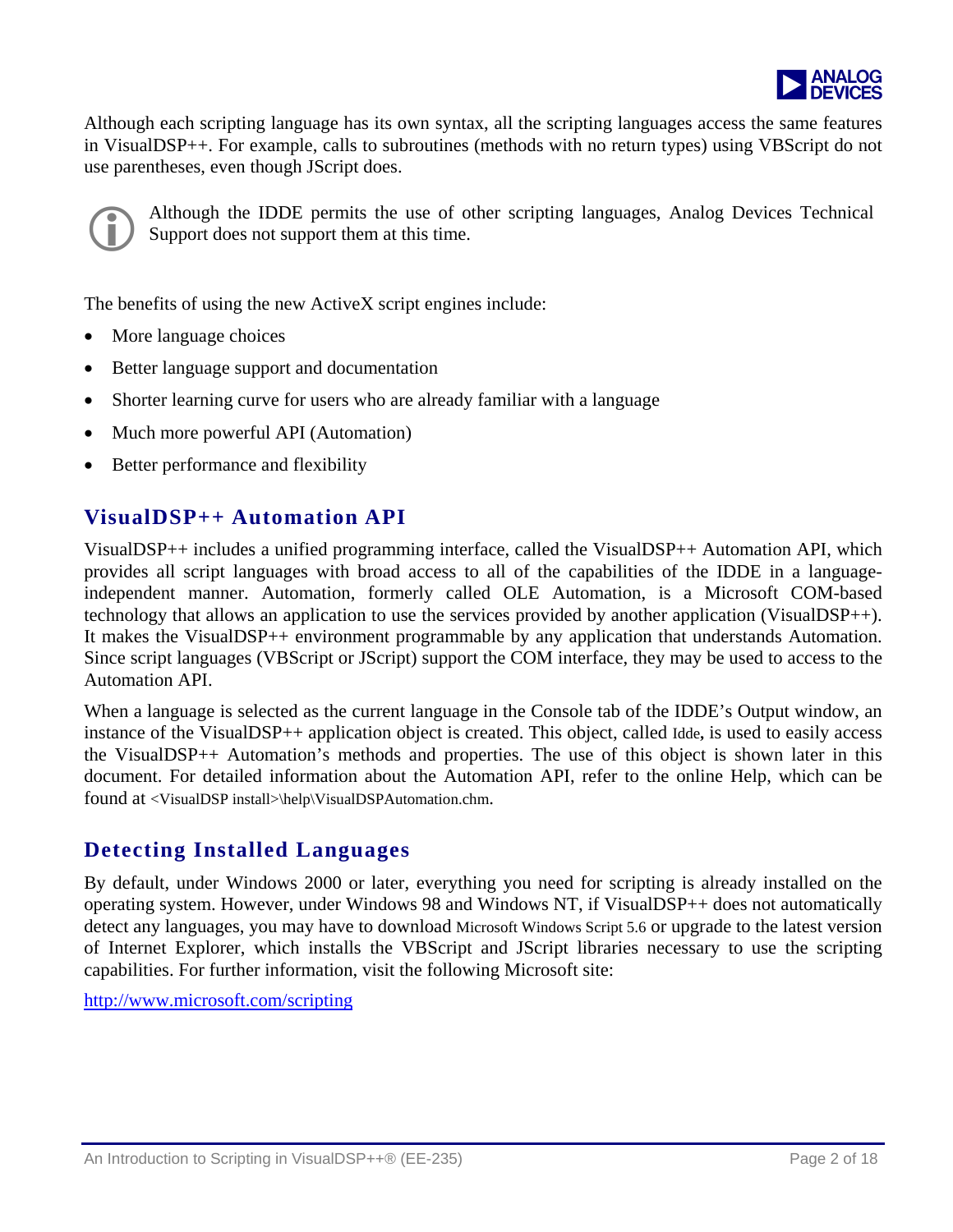

## **Getting Familiar with Scripting**

Open VisualDSP++ and click the Console tab of the Output window. To see the list of available languages, right-click in the Output window and choose Languages. Choose VBScript to select it as the current scripting language.



*Figure 1. Language selection menu* 

The best way to become familiar with the scripting capabilities is to enter a few commands in the Output window. Type the following lines:



*Listing 1. Simple commands* 

!Evaluate expressions by preceding the text with a question mark (**?**) when a Microsoft activeX script engine is selected.

Now, let's use the **Idde** object mentioned earlier to access some automation methods and properties. Type the following commands in the Output window and observe the output for each command:



*Listing 2. Idde object commands*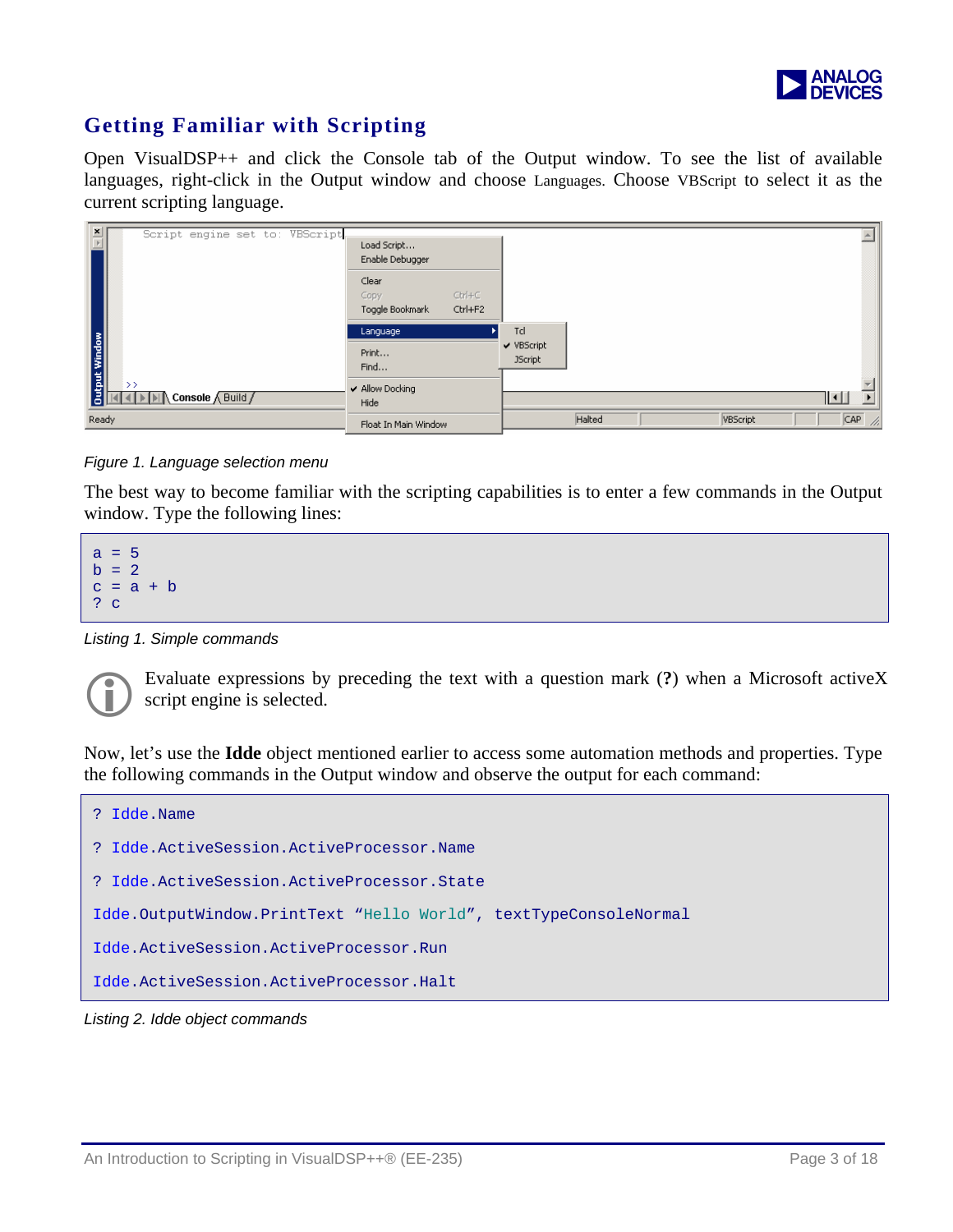

|             | $a=5$                                                             |
|-------------|-------------------------------------------------------------------|
|             | $h=2$                                                             |
|             | c=a+b                                                             |
|             | 2 o                                                               |
|             |                                                                   |
|             | ? Idde Name                                                       |
|             | Analog Devices VisualDSP++ IDDE                                   |
|             | ? Idde.ActiveSession.ActiveProcessor.Name                         |
|             | ADSP-21161                                                        |
|             | ? Idde.ActiveSession.ActiveProcessor.State                        |
|             |                                                                   |
| tput Window | [Idde.OutputWindow.PrintText "Hello World", textTypeConsoleNormal |
|             | Hello World                                                       |
|             | Idde.ActiveSession.ActiveProcessor.Run                            |
|             | Idde ActiveSession ActiveProcessor Halt                           |
|             | $\rightarrow$                                                     |
|             | <b>IDIA</b> Console A Build                                       |
| Ready       | Halted                                                            |
|             |                                                                   |

*Figure 2. Output window with Idde object commands* 

# **Loading a Script**

VisualDSP++ provides multiple ways to load a script:

- Choose File->Load Script from the IDDE's main menu
- Choose File->Recent Scripts from the IDDE's main menu
- Choose Load Script from the Output window's right-click menu
- Choose Load Script via the right-click menu in an editor window

Following is an example. First, right-click in the Output window, and change the script language to JScript. Open a new document in VisualDSP++ by clicking File->New on the main menu. Copy the following script into the blank document. Save the file as LoadScriptEx.js to a directory of your choice. Once the file has been saved, right-click on the LoadScriptEx.js file in the editor window and choose LoadScript. In the Output window, type PrintSessionList() and press Enter. The list of sessions previously created in VisualDSP++ should print to the Output window (Figure 3).

```
function PrintSessionList() 
{ 
     SessionList = Idde.SessionList; 
    for( var i=0; i< SessionList.Count; i++ ) 
     { 
         Session = SessionList.Item(i);
          Idde.OutputWindow.PrintText(Session.Name, 0); 
     } 
}
```
*Listing 3. PrintSessionList code*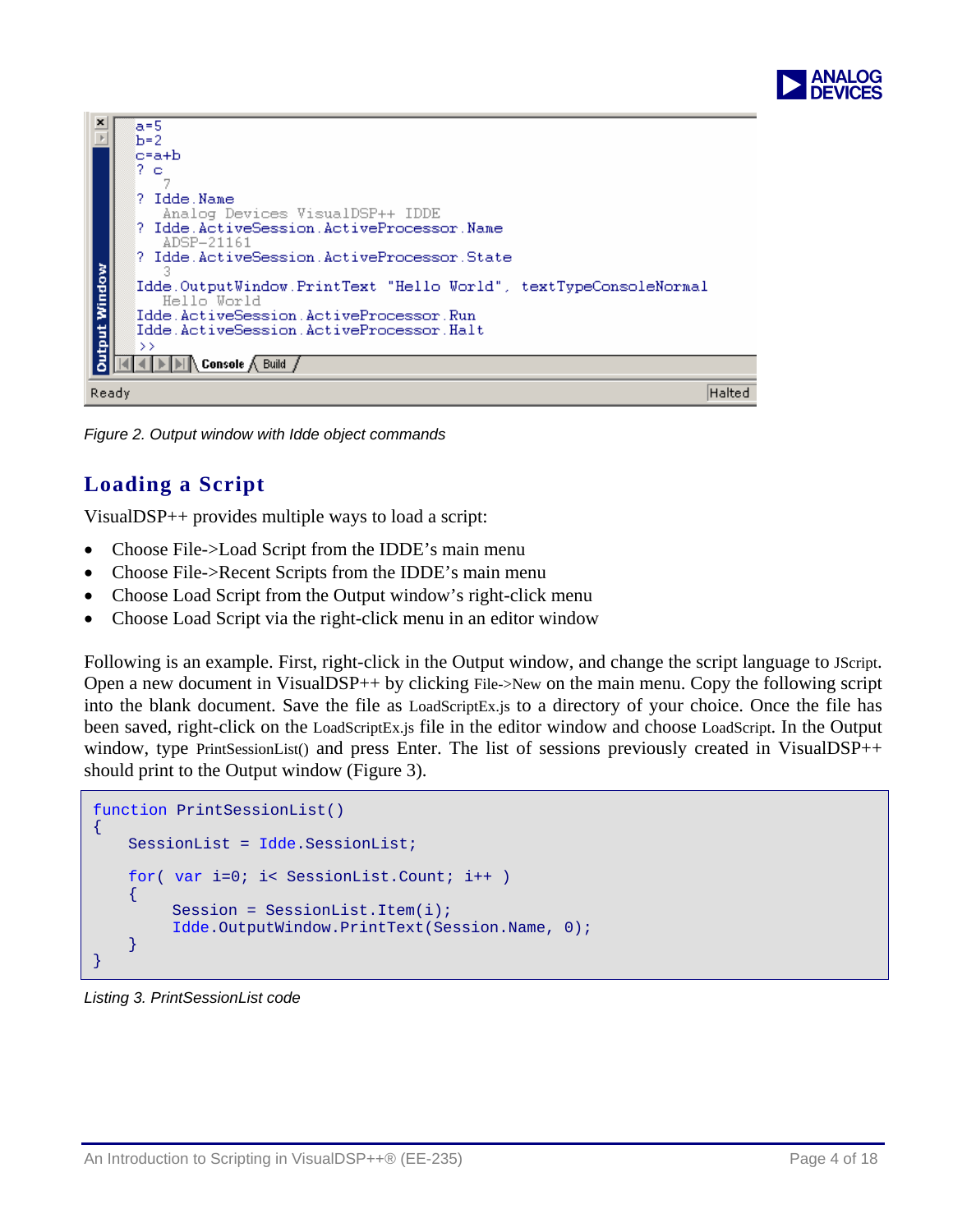

| x<br>Loading D:\Program Files\VisualDSP\Blackfin\Examples\Scripting Examples\EE Note\LoadScriptEx.js |  |
|------------------------------------------------------------------------------------------------------|--|
| PrintSessionList()                                                                                   |  |
| ADSP-2181 Simulation                                                                                 |  |
| ADSP-2189 Simulation                                                                                 |  |
| ADSP-BF531 ADSP-BF53x Single Processor Simulator                                                     |  |
| ADSP-BF533 ADSP-BF53x Single Processor Simulator                                                     |  |
| ADSP-BF532 Blackfin Family Compiled Simulator                                                        |  |
| ADSP-BF535 ADSP-BF535 Simulator                                                                      |  |
|                                                                                                      |  |
|                                                                                                      |  |
|                                                                                                      |  |
|                                                                                                      |  |
|                                                                                                      |  |
| Window                                                                                               |  |
|                                                                                                      |  |
| Ë                                                                                                    |  |
|                                                                                                      |  |
| <b>Console ∧ Build</b>                                                                               |  |

*Figure 3. Output window with PrintSessionList output* 

!Code not contained within a function is considered global code and executes immediately after the script is loaded. Code contained within a function is executed only when called within the global code or when you type the function name into the Output window of the IDDE.

#### **Automatically Invoking a Script**

A script can automatically be loaded on startup of the IDDE by using the –f parameter and a shortcut to the Idde.exe. This is ideal for recurring tasks.

To use this feature, create a shortcut to the Idde.exe. Right-click on the shortcut and choose Properties. Place "–f" and file name at the end of the Target field located on the Shortcut tab (Figure 4). Click OK. The next time the IDDE is started, the script will load automatically.

| <b>Shortcut to Idde.exe Properties</b><br><b>?IX</b>               |  |  |  |  |  |  |
|--------------------------------------------------------------------|--|--|--|--|--|--|
| Shortcut   Compatibility  <br>General                              |  |  |  |  |  |  |
| Shortcut to Idde.exe                                               |  |  |  |  |  |  |
| Target type:<br>Application                                        |  |  |  |  |  |  |
| Target location: System                                            |  |  |  |  |  |  |
| iles\VisualDSP\System\Idde.exe'' -f MyScript.vbs<br>Larget:        |  |  |  |  |  |  |
| $\nabla$ Run in separate memory space $\Box$ Run as different user |  |  |  |  |  |  |
| "D:\Program Files\VisualDSP\System"<br>Start in:                   |  |  |  |  |  |  |
| None<br>Shortcut key:                                              |  |  |  |  |  |  |
| Normal window<br>Run:                                              |  |  |  |  |  |  |
| Comment:                                                           |  |  |  |  |  |  |
| Change Icon<br>Eind Target                                         |  |  |  |  |  |  |
| ΟK<br>Cancel<br><b>Apply</b>                                       |  |  |  |  |  |  |

*Figure 4. Specifying a script from the Shortcut tab*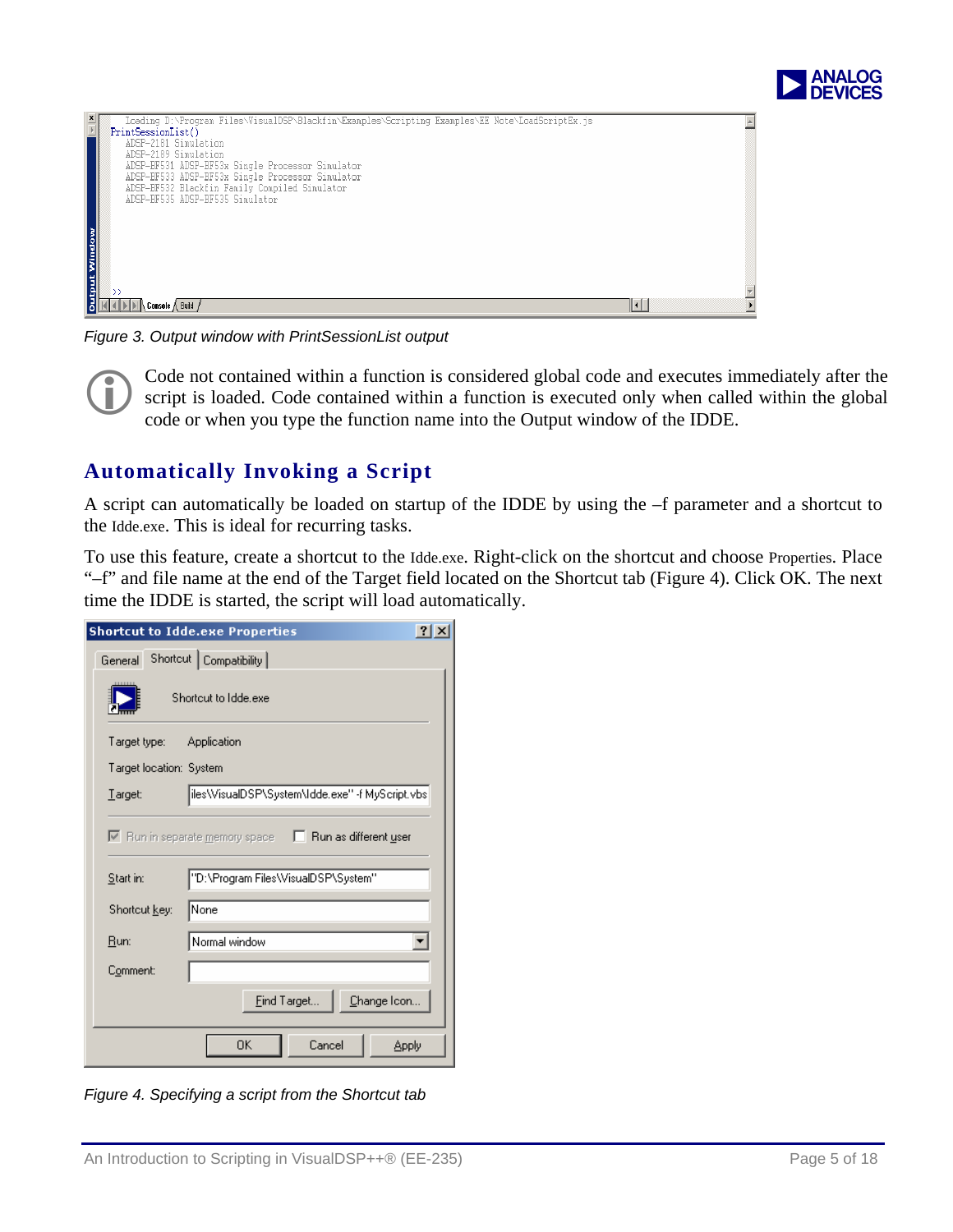

## **Creating a Toolbar Button**

You can map a script to a toolbar button in the IDDE. For example, let's use the PrintSessionList code from Listing 3 to create a toolbar button. First, create a tool by choosing Settings->Preferences and clicking the Tools tab. Then click New to define the tool.

| $ ?  \times$<br><b>Preferences</b>                                            |                               |                 |                                               |  |  |
|-------------------------------------------------------------------------------|-------------------------------|-----------------|-----------------------------------------------|--|--|
| General<br>Commands                                                           | Project<br>Colors<br>Keyboard | Editor<br>Tools | Toolbars<br>Plugins                           |  |  |
|                                                                               |                               |                 | New<br>Edit<br>Delete<br>Move Up<br>Move Down |  |  |
| Properties<br>Command:<br>Arguments:<br>Initial Directory:<br>Script Command: |                               |                 |                                               |  |  |
|                                                                               |                               | 0K              | Cancel                                        |  |  |

*Figure 5. Tools tab of the Preferences dialog box* 

As shown in Figure 6, assign the new tool with the name Print Available Sessions and specify the function to be executed, PrintSessionList(). Enter the directory where the script is located and select the Script command option. Click OK to save the tool's settings.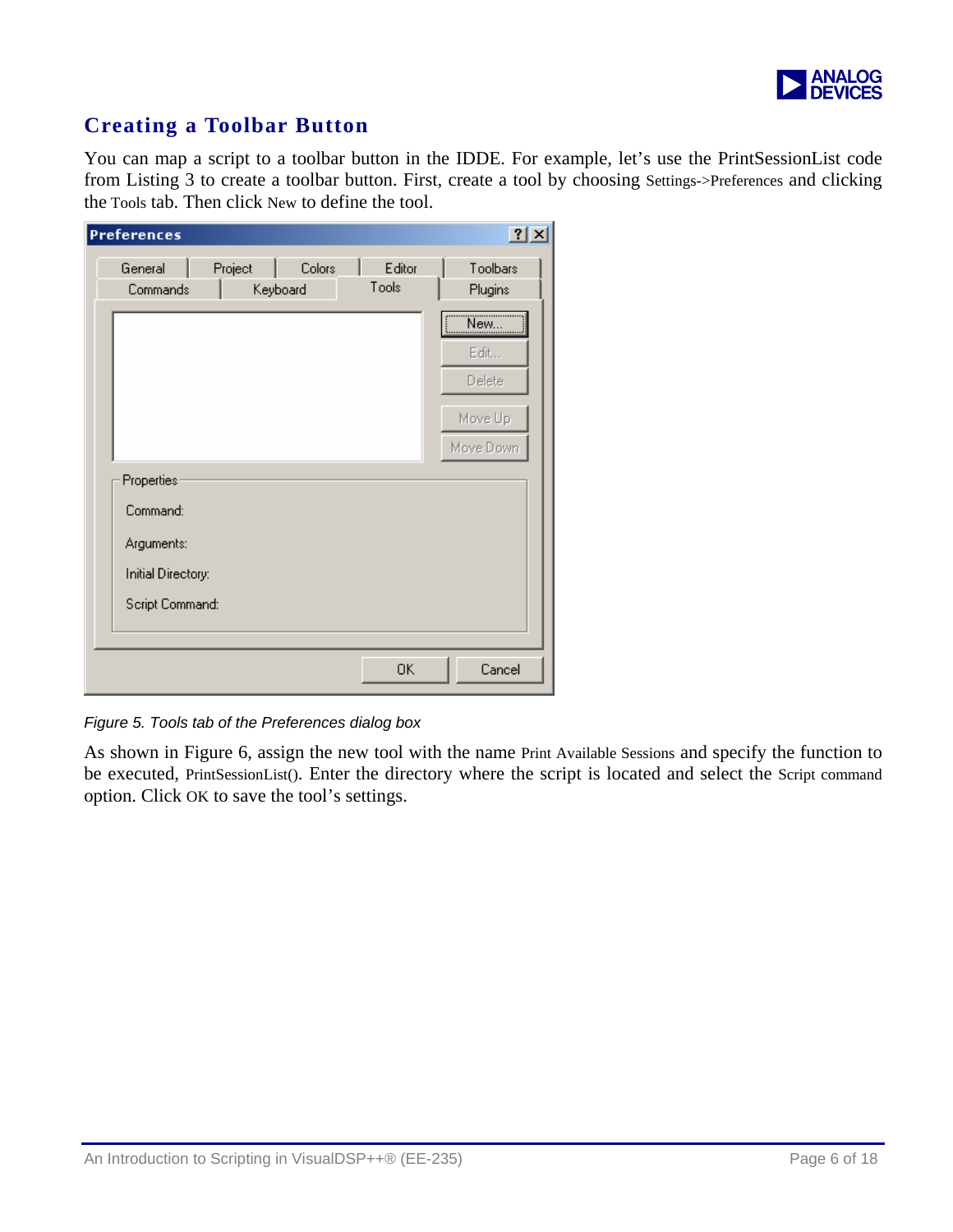

| <b>Tool Settings</b> | ?                        |
|----------------------|--------------------------|
| Menu Name:           | Print Available Sessions |
| Command:             | PrintSessionList()       |
| Arguments:           |                          |
| Initial Directory:   | C:\Scripts<br>$\cdots$   |
|                      | <b>▽</b> Script command  |
|                      | Cancel<br>0K             |

*Figure 6. Specifying settings for the tool* 

| <b>Preferences</b>            |                     |        |                 | 2x                  |
|-------------------------------|---------------------|--------|-----------------|---------------------|
| General<br>Commands           | Project<br>Keyboard | Colors | Editor<br>Tools | Toolbars<br>Plugins |
| Print Available Sessions      |                     |        |                 | New                 |
|                               |                     |        |                 | Edit                |
|                               |                     |        |                 | Delete              |
|                               |                     |        |                 | Move Up             |
|                               |                     |        |                 | Move Down           |
| Properties                    |                     |        |                 |                     |
| Command:                      | PrintSessionList()  |        |                 |                     |
| Arguments:                    |                     |        |                 |                     |
| Initial Directory: C:\Scripts |                     |        |                 |                     |
| Script Command: Yes           |                     |        |                 |                     |
|                               |                     |        |                 |                     |
|                               |                     |        | 0K              | Cancel              |

*Figure 7. PrintSessionList() tool* 

The final step is to enable the display of the User Tools toolbar. You do this via the Toolbars tab of the Preferences dialog box (Settings->Preferences). Select User Tools in the Toolbars list and then click OK to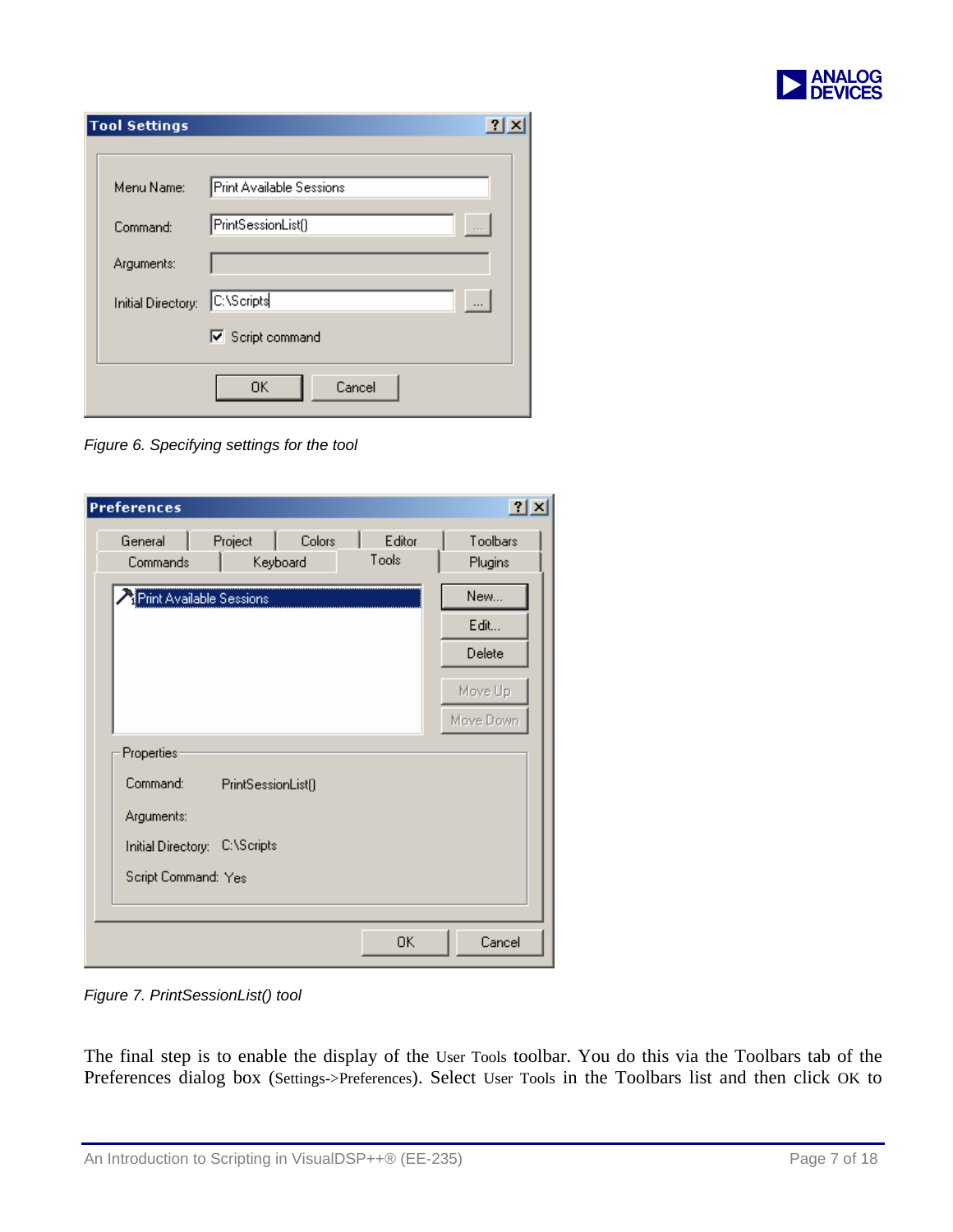

display the toolbar in the IDDE. The User Tools t oolbar is now available (Figure 9) and the Print Available Settings command may be run by clicking the first tool.

| <b>Preferences</b>                                                                                            |         |                                      |                                         | 2x                  |
|---------------------------------------------------------------------------------------------------------------|---------|--------------------------------------|-----------------------------------------|---------------------|
| Commands<br>General<br>Toolbars:                                                                              | Project | Keyboard<br>Colors                   | Tools<br>Editor                         | Plugins<br>Toolbars |
| VFile<br>⊽Edit<br>$\Box$ Help<br>☑Project<br>√Window<br>☑Debug<br>Multiprocessor<br>Ø∐ser Tools<br>Workspaces |         | $\overline{\triangledown}$ Cool Look | <b>▽</b> Show Tooltips<br>Large Buttons | New<br>Reset        |
| Toolbar name:<br>User Tools                                                                                   |         |                                      |                                         |                     |
|                                                                                                               |         |                                      | <b>OK</b>                               | Cancel              |

*Figure 8. Toolbars dialog* 

|                                                    | <b>D</b> Analog Devices VisualDSP++ - [Target: ADSP-BF533 ADSP-BF53x Single Processor Simulator ] - [PrintSessionList.js]     |                                                                                                                                           | <u>니미지</u>       |
|----------------------------------------------------|-------------------------------------------------------------------------------------------------------------------------------|-------------------------------------------------------------------------------------------------------------------------------------------|------------------|
|                                                    | 目 File Edit Session View Project Register Memory Debug Settings Tools Window Help                                             |                                                                                                                                           | <u>니라지</u>       |
|                                                    | ◘ ఆ ⊞ @ @   ₹ ₩     ٪ ₠ Q   12 ≥   ₩ ₩ <mark>Q+ ₩ ₩ ™   7 *</mark><br>E U E E I                                               | $\mathbb{Z}_2$ $\mathbb{N}$ ?                                                                                                             |                  |
|                                                    |                                                                                                                               |                                                                                                                                           |                  |
| 18. B. B. Da (3) 20 21 22 22 23 24                 | <b>Print Available Sessions</b>                                                                                               |                                                                                                                                           |                  |
| <b>Project Window</b><br>$\mathbf{r}$ $\mathbf{x}$ | function PrintSessionList()                                                                                                   | Disassembly                                                                                                                               | $  \mathbf{x}  $ |
| <b>Fig.</b> Project group: 0 project(s)            | SessionI <del>let - Idd</del>                                                                                                 |                                                                                                                                           |                  |
|                                                    | for( var i=0; i< SessionList.Count; i++ )<br>Session = SessionList.Item(i);<br>Idde.OutputWindow.PrintText(Session.Name,<br>Я | $[FFA00000]$ NOP :<br>[FFA00002] NOP :<br>[FFA00004] NOP :<br>[FFA00006] NOP :<br>FFFA000081 NOP :<br>[FFA0000A] NOP :<br>י סמא וממממגסםו |                  |

*Figure 9. User Tools toolbar in the IDDE* 

## **MenuManger Object**

Similar to the built-in Idde object, there is also a built-in MenuManager object. This object allows you to add menu items to the IDDE's menu and also allows you to modify the state of the menu items. The following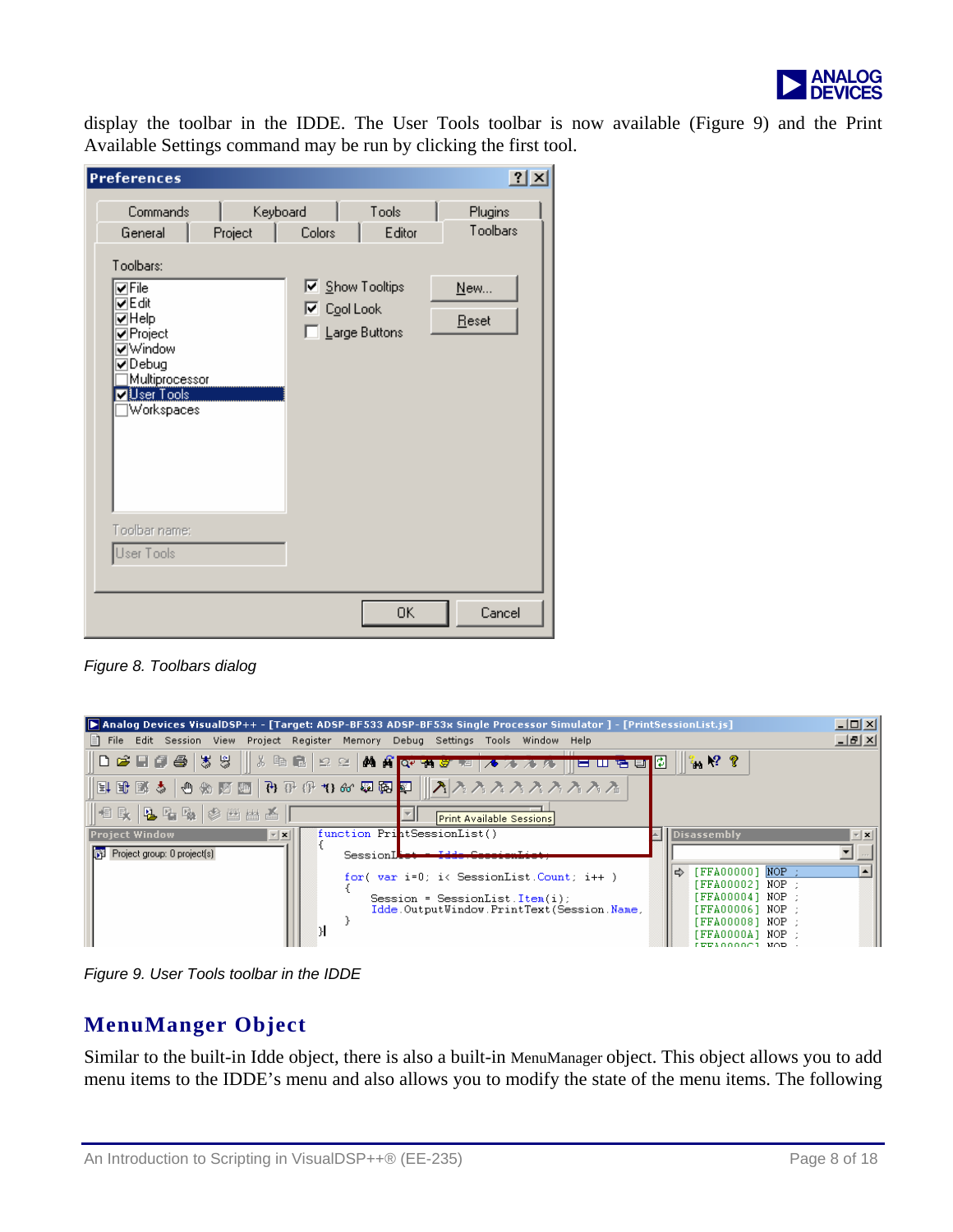

is a sim ple example (in VBScript) that creates a m enu (Figure 10) and declares an event to handle the menu click.



*Listing 4. Adding a menu item with the MenuManager object* 

| ngs | Tools | Window              | Help |     |  |
|-----|-------|---------------------|------|-----|--|
| 呂   | Trace |                     |      | 7   |  |
|     |       | Linear Profiling    |      |     |  |
|     |       | <u>My Menu Item</u> |      | 重 閉 |  |
|     |       |                     |      |     |  |
|     |       |                     |      |     |  |

*Figure 10. Custom menu item*

#### **Debugging Scripts**

The IDDE reports script errors to the Output window. The format of an error message is: File name, Line number, Column number, Error reason, Error type. Double-clicking on an error line in the Output window opens the script file and positions the cursor on the line where the error occurred. For example, let's look at the following script, which is located in a file named PrintSessionList.vbs:

```
Set SessionList = Idde.SessionList 
For Each Session in SessionList 
     Idde.OutputWindow.PrintTText Session.Name, textTypeConsoleNormal 
Next
```
*Listing 5. Example script file containing an error* 

Since the line "Idde.OutputWindow.PrintTText Session.Name, textTypeConsoleNormal" contains a syntax error, an error message would display in the Output window when the file is loaded. Once the extra "T" is removed, the script will proceed normally.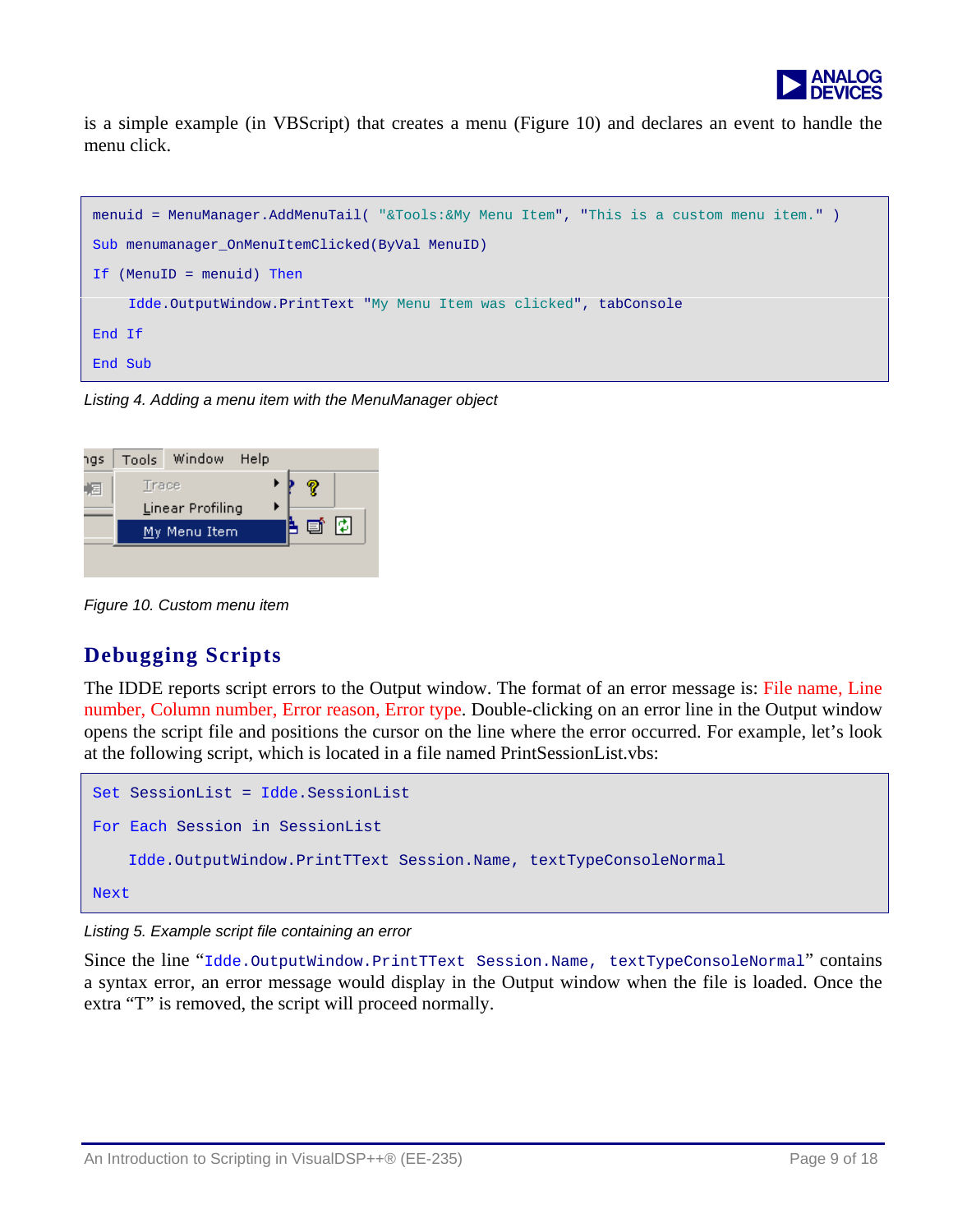

| > Analog Devices VisualDSP++ - [Target: ADSP-21161 ADSP-2116x Simulator ] - [Project: SyncExample1] - [PrintSessionList.vbs]<br>모미지                      |
|----------------------------------------------------------------------------------------------------------------------------------------------------------|
| File Edit Session View Project Register Memory Debug Settings Tools Window<br>$-18$ $\times$<br>Help                                                     |
| <b>DEEASS</b><br>   人物临  虫虫  黄青蜂乳蛋粒  不为为克<br>高原星                                                                                                         |
| Emaco<br>$\blacksquare$ Debug<br>鬼哈哈 参田出画 SyncExample1<br>▼<br>相談」                                                                                       |
| 山野政学  中が12回  野外小村大会面質                                                                                                                                    |
| Set SessionList = Idde SessionList<br>Project: SyncExample1.dpj<br>$\tau$   $\times$                                                                     |
| <b>Bill</b> Project group: 1 project(s)<br>For Each Session in SessionList                                                                               |
| SyncExample1<br>Idde.OutputWindow.PrintTText Session.Name, textTypeConsoleNormal                                                                         |
| <b>E-</b> Source Files<br>E-Linker Files<br>Next                                                                                                         |
| <b>E. Header Files</b>                                                                                                                                   |
| Fi-Call Kernel Files<br>- <sup>2</sup> readme.bt                                                                                                         |
|                                                                                                                                                          |
|                                                                                                                                                          |
|                                                                                                                                                          |
|                                                                                                                                                          |
|                                                                                                                                                          |
|                                                                                                                                                          |
|                                                                                                                                                          |
|                                                                                                                                                          |
| Project E Kernel<br>$\blacktriangleleft$                                                                                                                 |
|                                                                                                                                                          |
| Loading D:\TenpTest\PrintSessionList.vbs<br>D:\TempTest\PrintSessionList.vbs(5,2): Object doesn't support this property or nethod: 'Idde.OutputUindow.Pr |
|                                                                                                                                                          |
|                                                                                                                                                          |
|                                                                                                                                                          |
|                                                                                                                                                          |
|                                                                                                                                                          |
|                                                                                                                                                          |
|                                                                                                                                                          |
| <b>Dutput Window</b><br>$\rightarrow$                                                                                                                    |
| $\triangleright \triangleright \square \setminus$ Console $\wedge$ Build /<br>11 - 11<br>NUM  <br>Ready<br>Halted<br>Line 7, Col 5<br><b>VBScript</b>    |

*Figure 11. Error message output in the Output window* 

# **Enabling the Microsoft Script Debugger**

If the Microsoft Script Debugger is already installed on the machine, the Enable Debugger command should be available from the Output window's right-click menu. If the debugger is not installed, the command will be grayed out. To get a copy of the Microsoft Script Debugger, refer to the following Microsoft site: <http://www.microsoft.com/downloads>and search for "Script Debugger".

To enable the script debugger, right-click on the Output window and choose Enable Debugger. This will activate the script debugger to launch when should a script error be encountered or when a command is typed in the Output window.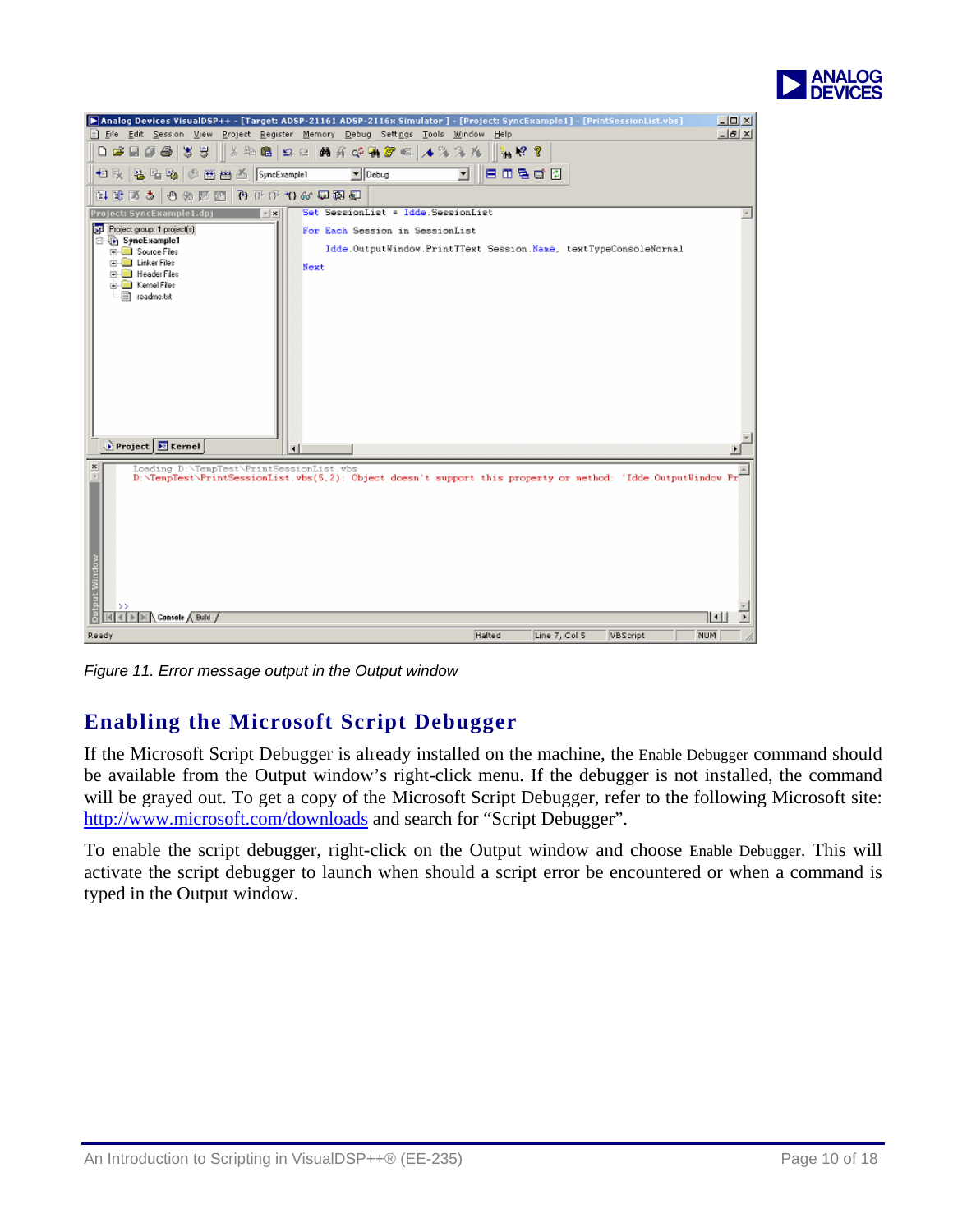

| $\frac{\mathbf{x}}{\ \mathbf{x}\ }$                 | Load Script<br>✔ Enable Debugger                        |                              |
|-----------------------------------------------------|---------------------------------------------------------|------------------------------|
|                                                     | Clear<br>$Ctr +C$<br>Copy<br>Ctrl+F2<br>Toggle Bookmark |                              |
|                                                     | Language                                                |                              |
| <b>Output Window</b>                                | Print<br>Find                                           |                              |
| $\rightarrow$<br><b>DIA</b> Console <i>(Build /</i> | ✔ Allow Docking<br>Hide                                 | ∐⊒∐<br>$\blacktriangleright$ |
| Ready<br>Float In Main Window                       |                                                         | Halted<br>VBScript<br>n.     |

*Figure 12. Enable Debugger menu item*

If the PrintSessionList.vbs script above is loaded while the script debugger is enabled, the debugger will launch and stop on the line containing the error. With the Microsoft script debugger, you can step, run, halt, set breakpoints, etc. Once you have finished debugging, the focus should return to the IDDE and show the error message in the Output window.



*Figure 13. Microsoft Script Debugger* 

To disable the script debugger, choose Enable Debugger from the Output window's right-click menu again and close the debugger.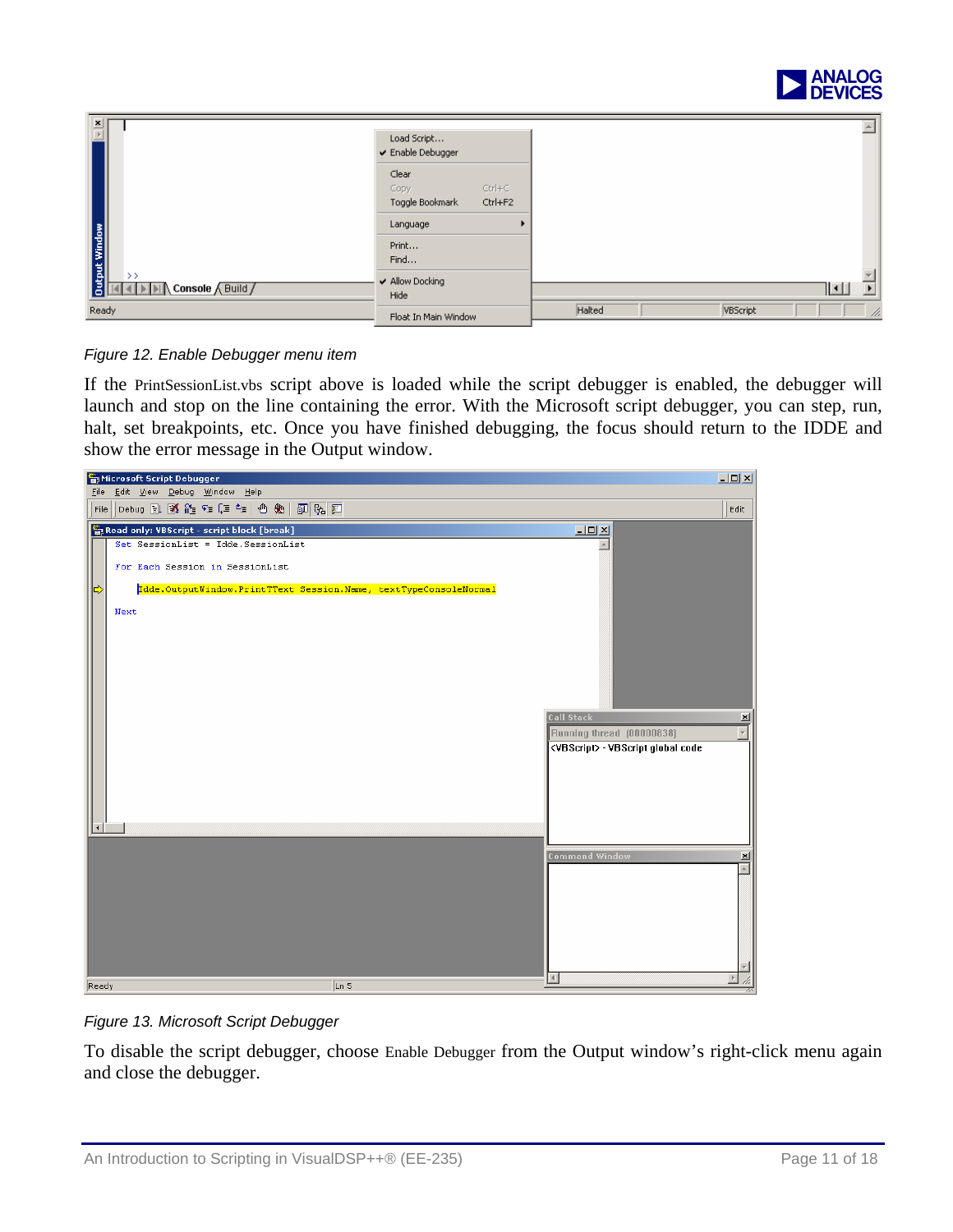

#### **Accessing VisualDSP++ from Another Application**

VisualDSP++ can be controlled by another application such as a Visual Basic or  $C_{++}$  program. This allows Automation aware applications to communicate and control VisualDSP++ and vice versa. As an example application, a simple script could be written in Microsoft Excel that would connect to a target board, load a program, set and run to a breakpoint, and then read a block of memory into Excel for data analysis.



*Figure 14. Automation aware applications* 

The syntax of languages varies when creating an instance of VisualDSP++. The following is a sample of some of the languages and their methods used to create an instance of an object.

| Language        | <b>Syntax</b>                                            |
|-----------------|----------------------------------------------------------|
| <b>VBScript</b> | Set app = CreateObject("VisualDSP.ADspApplication")      |
| <b>JScript</b>  | app = new ActiveXObject("VisualDSP.ADspApplication")     |
|                 | IADspApplicationPtr pApp( "VisualDSP.ADspApplication" ); |

#### **Scripting Examples**

The VisualDSP++ installation directory includes example scripts in the "Scripting Examples" folder located under the DSP family name (e.g., Blackfin\Examples\Scripting Examples).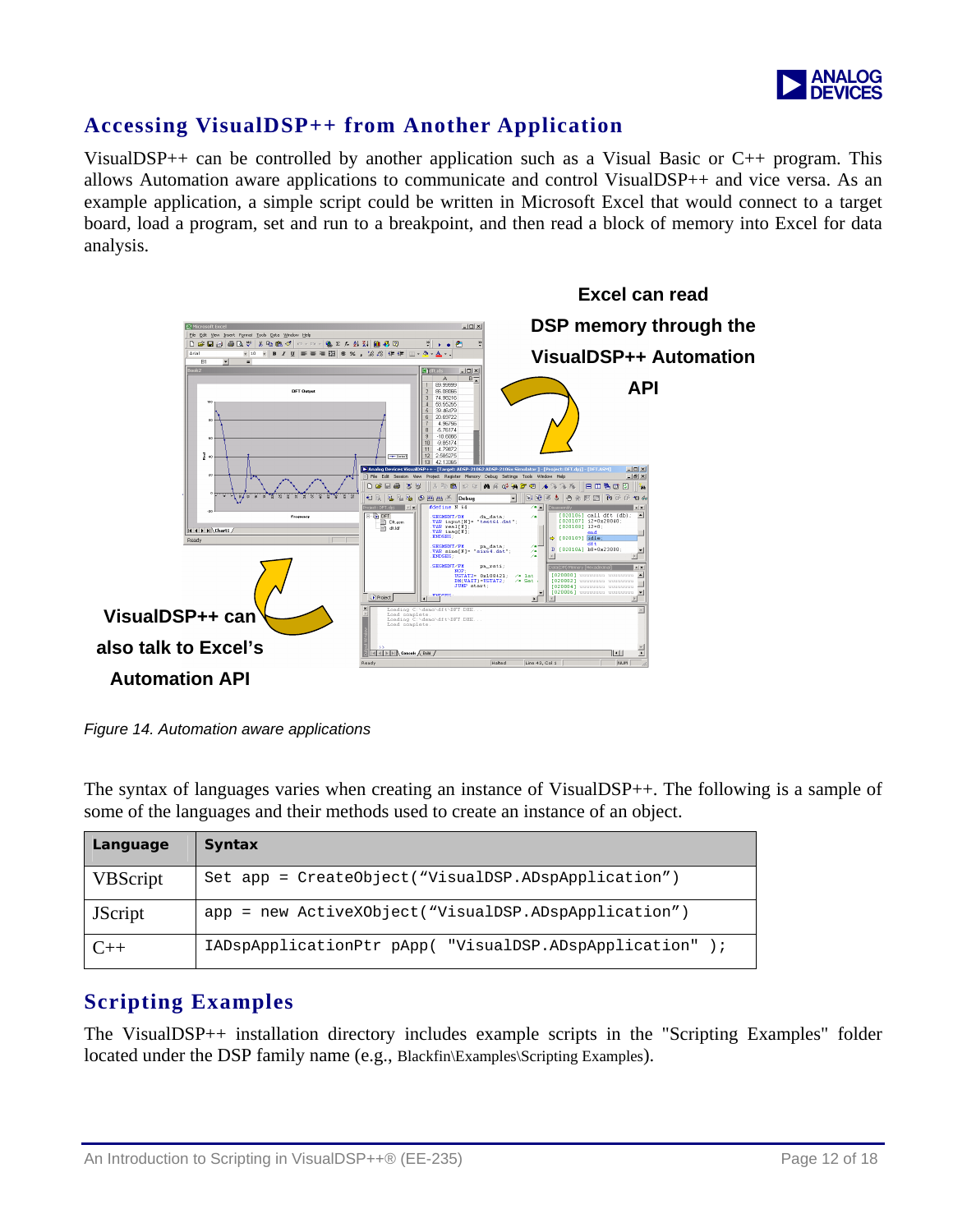

## **Scripting References**

#### **VisualDSP++ Automation API**

For detailed information about the Automation API, refer to the online Help, which can be found at <VisualDSP install>\help\VisualDSPAutomation.chm.

<http://msdn.microsoft.com/scripting>

This is a good starting point for learning more about ActiveX scripting. The site includes in-depth documents that describe the ActiveX technology and languages.

[http://msdn.microsoft.com](http://msdn.microsoft.com/)

This is a good starting point for in-depth knowledge on any Microsoft technology including ActiveX scripting.

[http://www.activestate.com](http://www.activestate.com/)

This site offers free, quality-assured language distributions such as perl and python.

[news://msnews.microsoft.com/microsoft.public.inetsdk.programming.active\\_scrptng](news://msnews.microsoft.com/microsoft.public.inetsdk.programming.active_scrptng)

This site covers general ActiveX scripting issues.

<news://msnews.microsoft.com/microsoft.public.inetsdk.programming.scripting.vbscript>

This site covers VBScript related issues.

<news://msnews.microsoft.com/microsoft.public.inetsdk.programming.scripting.jscript>

This site covers JScript related issues.

#### **Conclusion**

This EE-Note shows a fraction of what can be done with scripting. Scripting in VisualDSP++ is a powerful tool that makes VisualDSP++ a more versatile application and provides users with infinite possibilities.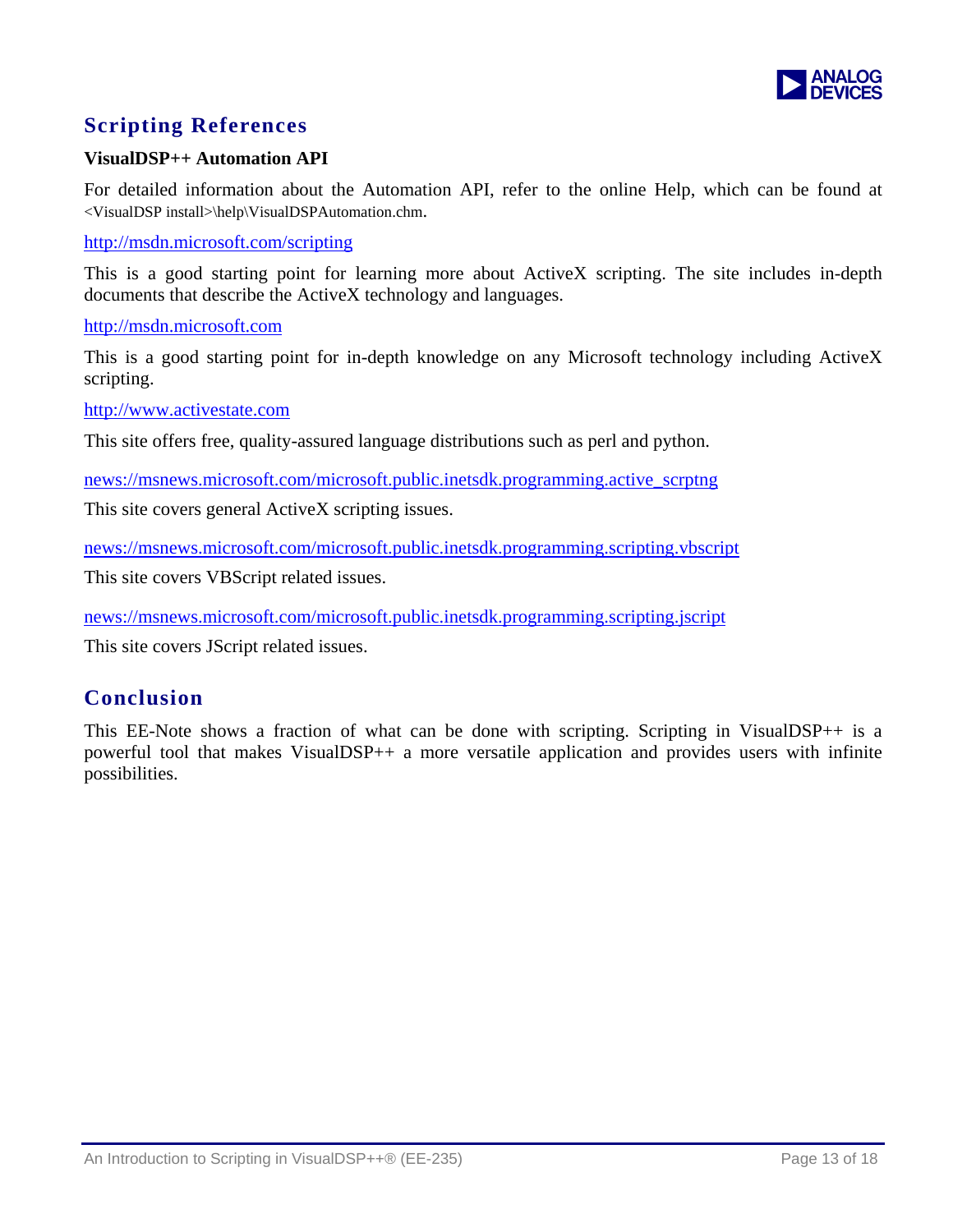

#### **Appendix A. Example: Project and IDDE Operations in VBScript**

The following script example is simple but powerful. It creates a project, creates a file, adds the file to the project, builds the project, loads the program, runs the program, retrieves the value of a variable within the program, and then prints the value to the Output widow.

Change the script language to VBScript in the Output window. Open a new document in VisualDSP++ by choosing File->New on the main menu. Copy the following script into the blank document and save it to a directory of your choice as EE235ExA.vbs. Right-click on the file in the editor and choose Load Script. This will start the script.



Exercise caution when using the Idde.Interactive property of the Automation API, as it will suppress all dialog boxes including error messages, making script debugging potentially difficult. If you use this property in a script, catch errors within the script and set this property back to True.

#### **EE235ExA.vbs**

```
' Don't show any dialog boxes 
Idde.Interactive = False 
' Create the project 
Set Project = Idde.ProjectList.CreateProject( "EE235Ex", "EE235Ex.dpj" ) 
' Set the project options 
Project.Processor = Idde.ActiveSession.ActiveProcessor.Type 
Project.TargetType = "DSP executable file" 
Project.ActiveConfiguration = "Debug" 
' Create a new file system object. 
Set FSO = CreateObject( "Scripting.FileSystemObject" ) 
' Create the source file. 
Set F = FSO.OpenTextFile( "EE235Ex.c", 2, True ) '2 = Writing 
' Write the data to the file. 
F.Write( "int a, b, nValue;" & vbCrlf & "void main( void )" & vbCrlf & "{" 
  & vbCrlf & vbTab & "a = 5;" & vbCrlf & vbTab & "b = 3;" & vbCrlf & vbTab & "
 nValue = a + bi" & vbCrlf & "}" & vbCrlf )
' Close the file. 
F.Close 
' Add the file to the project. 
Project.AddFile "EE235Ex.c", "Source Files"
' Build the project 
Project.Build True 
' Get the active processor 
Set Processor = Idde.ActiveSession.ActiveProcessor 
' Load the program 
Processor.LoadProgram Project.TargetFileNameList(0)
```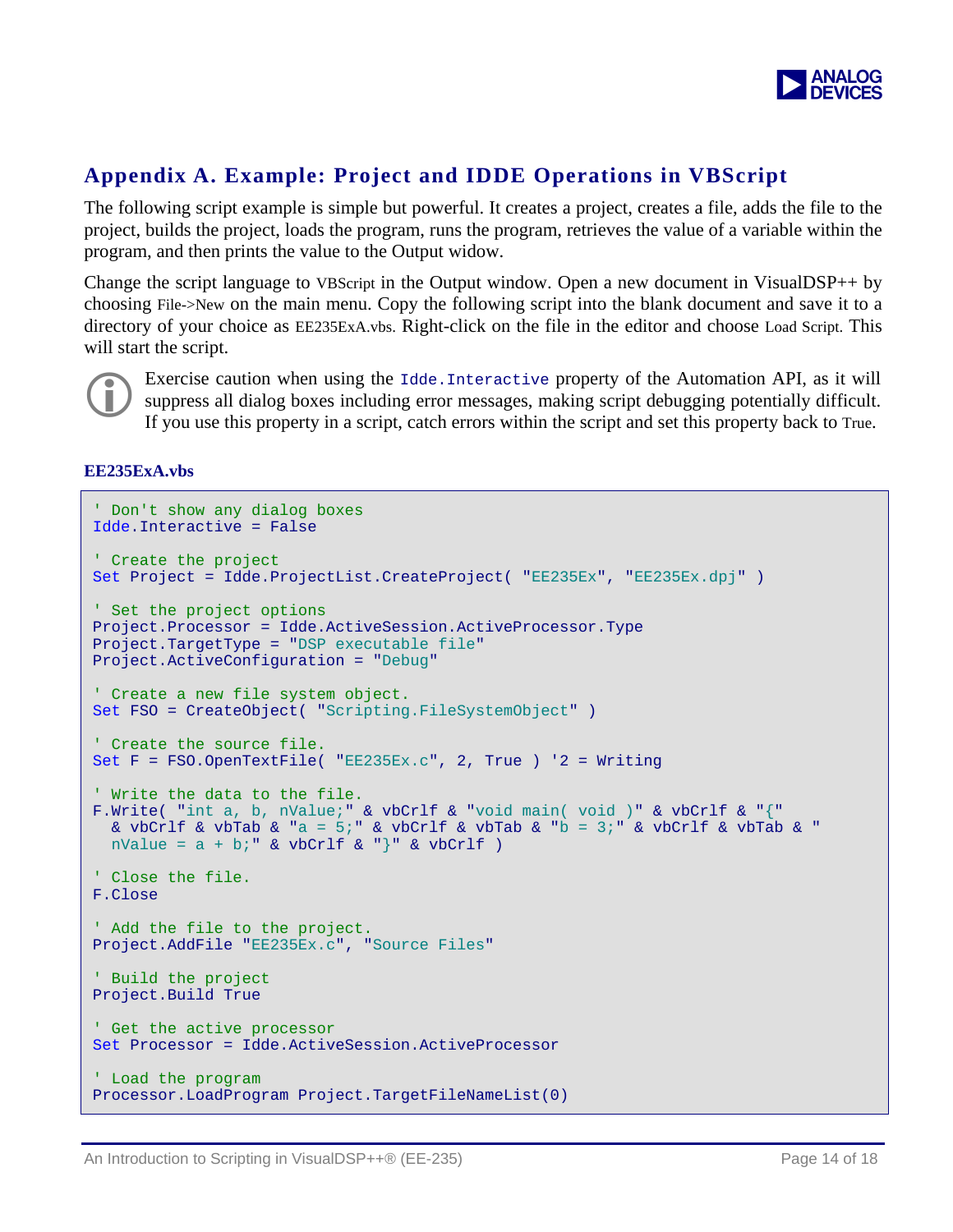

```
' Run the program to the end of main 
Processor.Run True 
' Get the address of the variable 
Address = Processor.MemoryTypeList.FindSymbol("nValue")(0).Address 
' Get the memory type 
Set MemoryType = Processor.MemoryTypeList.Item(0) 
' Read the value of the variable 
Set ValueList = MemoryType.GetMemory( Address, 1, 1 ) 
' Print the value 
Idde.OutputWindow.PrintText "The value = " & ValueList(0).Value, 0 
' Show dialog boxes again 
Idde.Interactive = True 
If Err.Number <> 0 Then
    ' Show dialog boxes again 
     Idde.Interactive = True 
     Idde.OutputWindow.PrintText "An Error occurred.", 3 
     Err.Clear 
End If
```
*Listing 1. EE235ExA.vbs*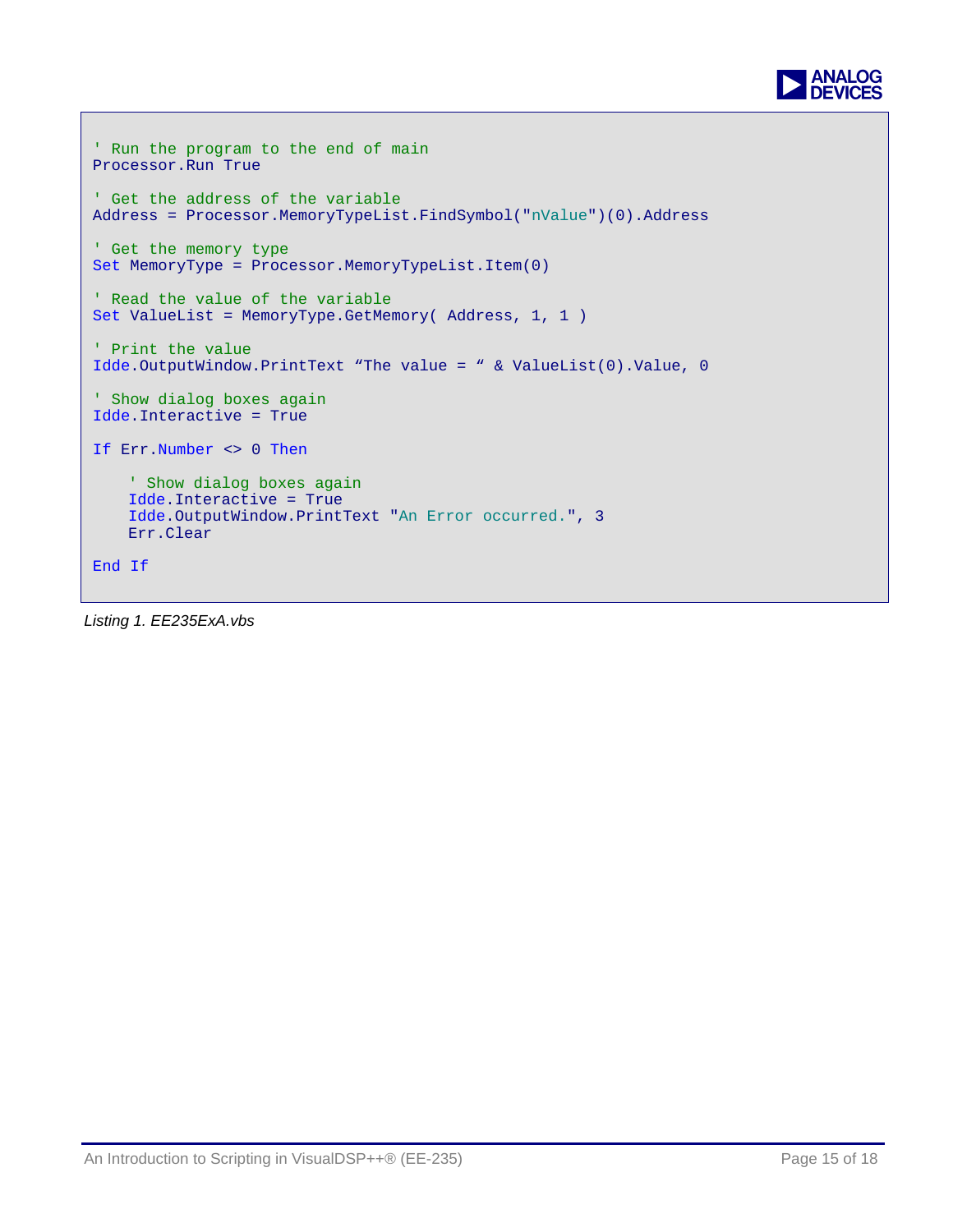

## **Appendix B. Example: Project and IDDE Operations in JScript**

The following script example is simple but powerful. It creates a project, creates a file, adds the file to the project, builds the project, loads the program, runs the program, retrieves the value of a variable within the program, and then prints the value to the Output widow.

Change the script language to JScript in the Output window. Open a new document in VisualDSP $++$  by choosing File->New on the main menu. Copy the following script into the blank document and save it to a directory of your choice as EE235ExB.js. Right-click on the file in the editor and select Load Script. This will start the script.

**EE235ExB.js** 

```
try 
\left\{ \right.// Don't show any dialog boxes
   Idde.Interactive = false; 
   // Create the project 
   Project = Idde.ProjectList.CreateProject( "EE235Ex", "EE235Ex.dpj" )
   // Set the project options 
   Project.Processor = Idde.ActiveSession.ActiveProcessor.Type; 
   Project.TargetType = "DSP executable file";
   Project.ActiveConfiguration = "Debug";
   // Create a new file system object.
   FSO = new ActiveXObject( "Scripting.FileSystemObject" );
   // Create the source file. 
   F = FSO.CreatestFile('EE235Ex.c', true); //2 = Writing
   // Write the data to the file. 
   F.Write( "int a, b, nValue;" + "\n" + "void main( void )" + "\n" + "{" + "\n" +
      "\t" + "a = 5;" + "\n" + "\t" + "\b = 3;" + "\n" + "\t" + "\t" + " Nalue = a + b;" +"\n\ln" + "\n" + "\n");
   // Close the file. 
   F.Close();
   // Add the file to the project. 
   Project.AddFile( "EE235Ex.c", "Source Files" );
   // Build the project and wait 
   Project.Build( true );
   // Get the active processor 
   Processor = Idde.ActiveSession.ActiveProcessor;
   // Reset the processor and wait 
   Processor.Reset( true );
   // Load the program 
   Processor.LoadProgram( Project.TargetFileNameList(0) );
```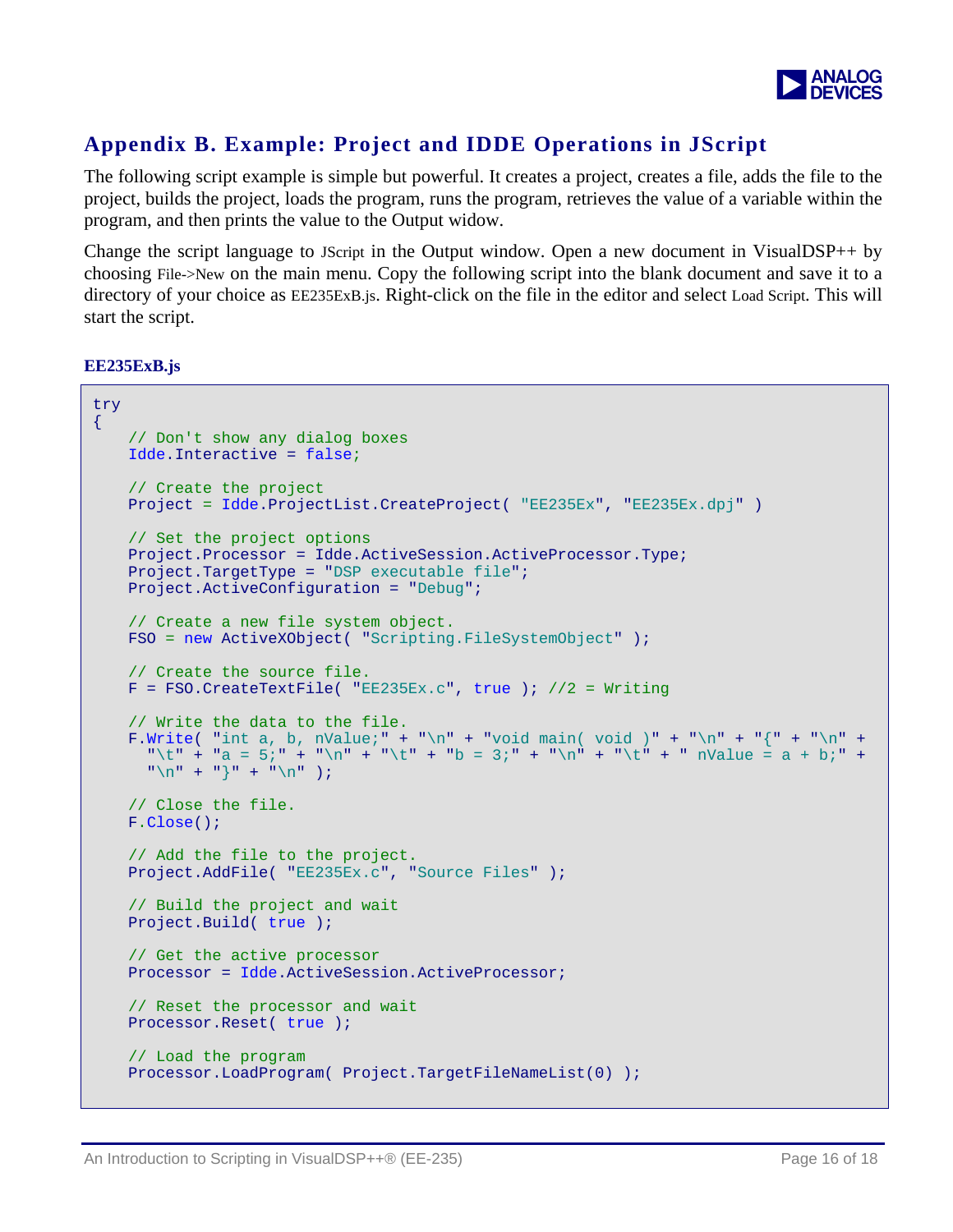

```
// Run the program to the end of main 
   Processor.Run( true );
    // Get the address of the variable 
   Address = Processor.MemoryTypeList.FindSymbol("nValue")(0).Address;
   // Get the memory type 
   MemoryType = Processor.MemoryTypeList.Item(0); 
   // Read the value of the variable 
   ValueList = MemoryType.GetMemory( Address, 1, 1 ); 
   // Print the value 
   Idde.OutputWindow.PrintText( "The value = " + ValueList(0).Value, 0 );
   // Close the project 
   Idde.ProjectList.RemoveProject( 0 ); 
   // Show dialog boxes again 
   Idde.Interactive = true;
} 
catch(e) 
\mathcal{A}// Show dialog boxes again 
   Idde.Interactive = true;
   Idde.OutputWindow.PrintText( "An Error occurred: " + e.description, 3 );
}
```
*Listing 2. EE235ExB.js*